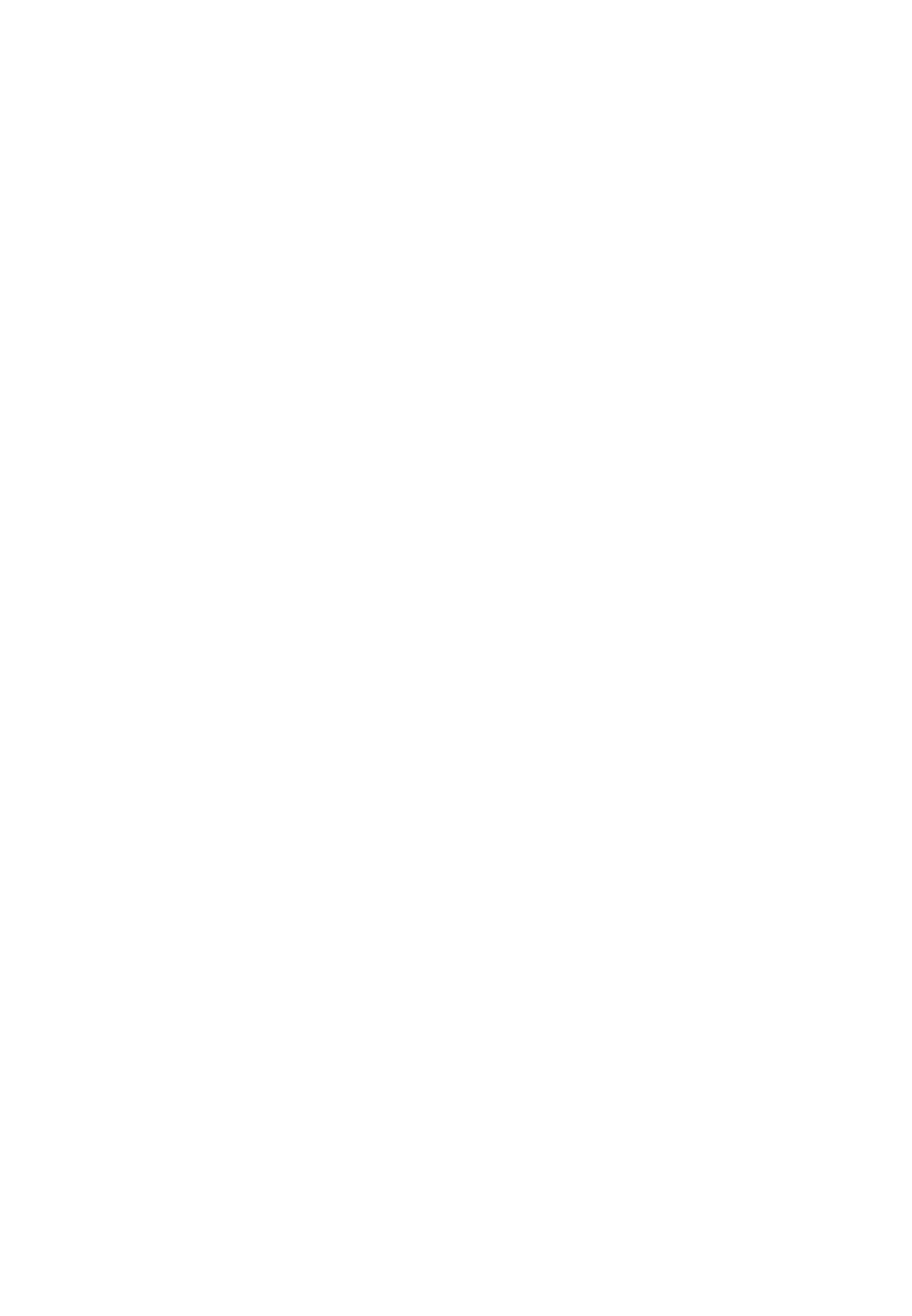## **1. Introduction**

Upon its publication, *De Profundis: Letters from the Abyss* was marketed and generally recognised as a role-playing game.<sup>1</sup> Created by a game and graphic designer Michał Oracz, it was originally published in Polish as *De Profundis: listy z otchłani* by Portal Publishing (Wydawnictwo Portal) in 2001. The game was translated into English to be published by Hogshead Publishing the same year. Other translations followed; Edge Entertainment was responsible for the Spanish edition in 2002 and the French one in 2010, and Krimsus Krimskrams-Kiste for the German edition in 2003. In 2009 the second (expanded) Polish edition was released, followed by another English translation, published as *De Profundis: Cthulhu Gaming on the Edge of Madness* (2010) by Cubicle 7 Entertainment. The first edition is going to be analysed here as characterised by specifically innovative approach to game design, namely blurring the boundaries between a table-top role-playing game, pervasive larp, and an alternate reality game. The fragments quoted and analysed in this article have been taken from the 2001 English edition. Unless specified otherwise, all translations are mine. The article is the expansion of my presentation submitted to DiGRA 2015 conference.

*De Profundis* is heavily influenced by the works of H. P. Lovecraft. The rulebook is written as a series of letters in which a first-person narrator explains the tenets of the game. The general idea is to observe the reality, look for some imaginary traces of the uncanny, extract and explore them, and put one's experiences related to the process down, preferably in a series of letters that should be exchanged with other players. The players can constitute a Society, akin to a traditional role-playing party, or the Web, "an open group of indefinite range, where they can encounter anybody" (Oracz, 2001a, p. 9). As follows, both the rulebook and the gameplay are epistolary. The choice of structure – a series of letters, in which the first person narrator who introduces himself as a game designer presents his experiences and explores his thoughts – is reminiscent of the tradition of epistolary novel, the diary, and the metanovel.

<sup>&</sup>lt;sup>1</sup> For example, the blurb of the English 2001 edition calls it "GM-free role-playing game of modern and 1920s horror in the style of H. P. Lovecraft".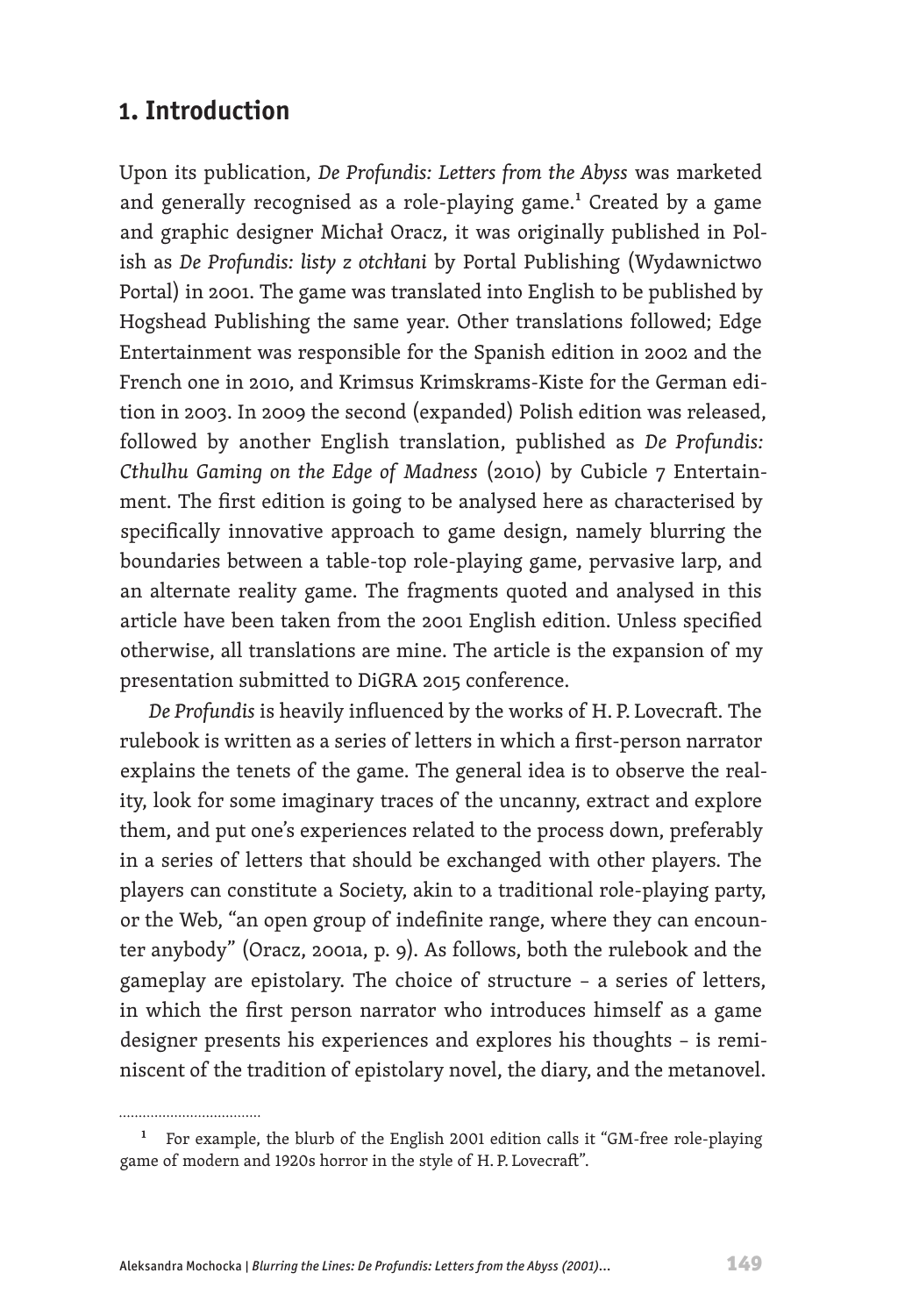The game's relationships with the aforementioned genres brings up the subject of the tension between reality and fiction, as well as the question of the artifice, that had already been debated in literature. The "epistolary fiction tends to lay bare the subjective basis of all cognition" (Nünning, 2008, p. 57), and reading diaries,

actual or fictional, published or unpublished, private or public – we tend to fashion a double response. First there is the feeling of the voyeur, peeping around pages as if they were curtains, searching out the secret thoughts and life recorded on the private page. But then comes the troubling response: suppose this text is contrived, the writer lying to the reader, writing a life as one would like it rather than as it is (Duyfhuizen, 1986, p. 171).

In the metanovel, in turn, "the central conflict between fiction and reality is reproduced within the structure of the novel itself" (Lowenkron, 1976, p. 346). Consequently, *De Profundis* seems to be a very "literary" role-playing game, both directly related to Lovecraft, and following an established tradition of metafictional literary genres that focus on their own ontological status (Waugh, 1984).

The basic premise, namely the exchange of the letters, situates *De Profundis* in the category of asynchronous multiplayer games (Tresca, 2011, Kindle, chapter 4, section "History"). In playing-by-mail, the oldest form of games belonging to this category that had originated from playing chess, "players sent their decisions or turns via postal mail to an opponent, who in turn would send his response" (ibid.). "As technology advanced, so too did play-by-post gaming, evolving from postal to email, from email to web, from web to persistent browser-based games (PBBGs)" (ibid., chapter 4, section "Introduction"). However, playing-by-mail games and PBBGs, as Tresca (2011) discusses them, are usually set in a secondary universes, clearly separated from the everyday life of the players (e.g. magic kingdoms), who take on fictional personas (e.g. dragon slayers) in the game. On the contrary, in *De Profundis* the players choose one of the three options:

Next we must choose the characters we are going to play, whom we are going to act out in the game. For we can play:

- ourselves;
- an investigator taken from *Call of Cthulhu*, old or current; or
- a character taken from a story by HPL or another author (Oracz, 2001a, p. 10).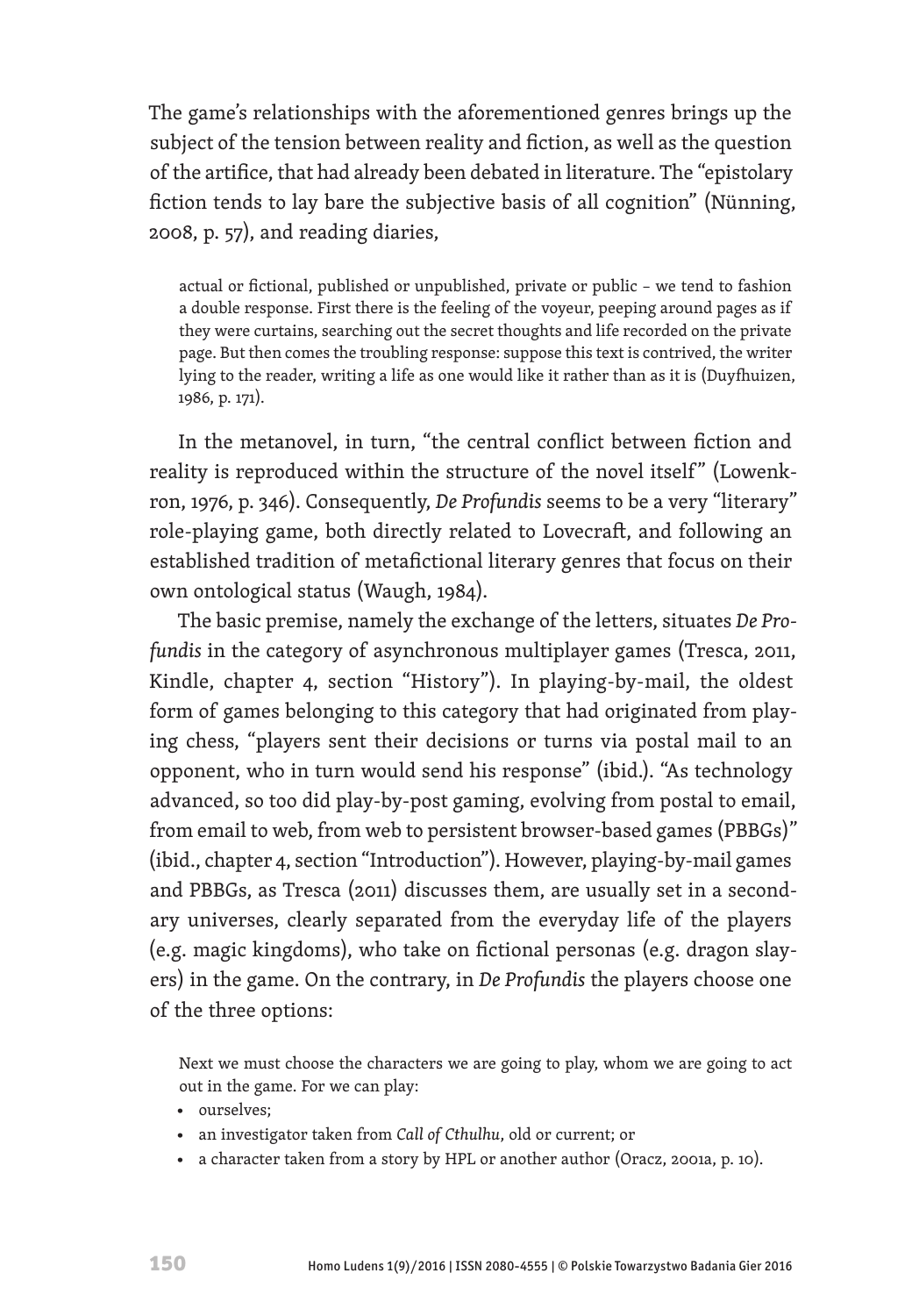Hence, the first option directs the players into merging their assumed persona with their everyday life identity. The underlying idea of *De Profundis* is to blur the distinctions between everyday reality and the world created in the course of the game, and this option is one of the tactics facilitating it. As it will be presented in the course of this article, while displaying some features typical of games, *De Profundis* was a highly innovative, one of a kind project, stemming form the experiments undertaken by its author and the other members of the Polish role-playing community.<sup>2</sup>

#### **2. New Style games and the Polish role-playing games scene**

*De Profundis: Letters from the Abyss* is a representative of the so called New Style of role playing games publishing of late 1990s and early 2000s. The New Style series of print rulebooks started with *The Extraordinary Adventures of Baron Munchausen: A Superlative Role-Playing Game in a New Style: Devised & Written by Baron Munchausen* by James Wallis, published in 1998 in the traditional A4 format yet with an atypically small number of 24 pages. The British company which released that game, Hogshead Publishing, had diverted their focus from their flagship product, the classic *Warhammer Fantasy Roleplay*, to something decisively different: "a roleplaying game completely out of the norm which D&D established and every game since has followed" (The Alexandrian, 2015), "an arguable RPG" (Harrigan, Wardrip-Fruin, 2010, p. 3). The atypical, concise publishing format highlighted the change in approach to the idea of a roleplaying game core book.

The success of the game led to the publication of a series of innovative rulebooks, with *Pantheon* (2000), *Powerkill* (1999), *Puppetland: A Storytelling Game with Strings in a Grim World of Make-Believe* (1999),<sup>3</sup> and *Violence: The Role-Playing Game of Egregious and Repulsive Bloodshed* (1999) being other notable examples of New Style games. *The Extraordinary Adventures*

<sup>&</sup>lt;sup>2</sup> In this text I am going to focus on Oracz and his contribution to the project, the Polish role-playing games scene in its broader context being a subject of my further research.

<sup>3</sup> Prior to the expanded print version put on the market in the New Style series, *Puppetland* had been published online in 1995.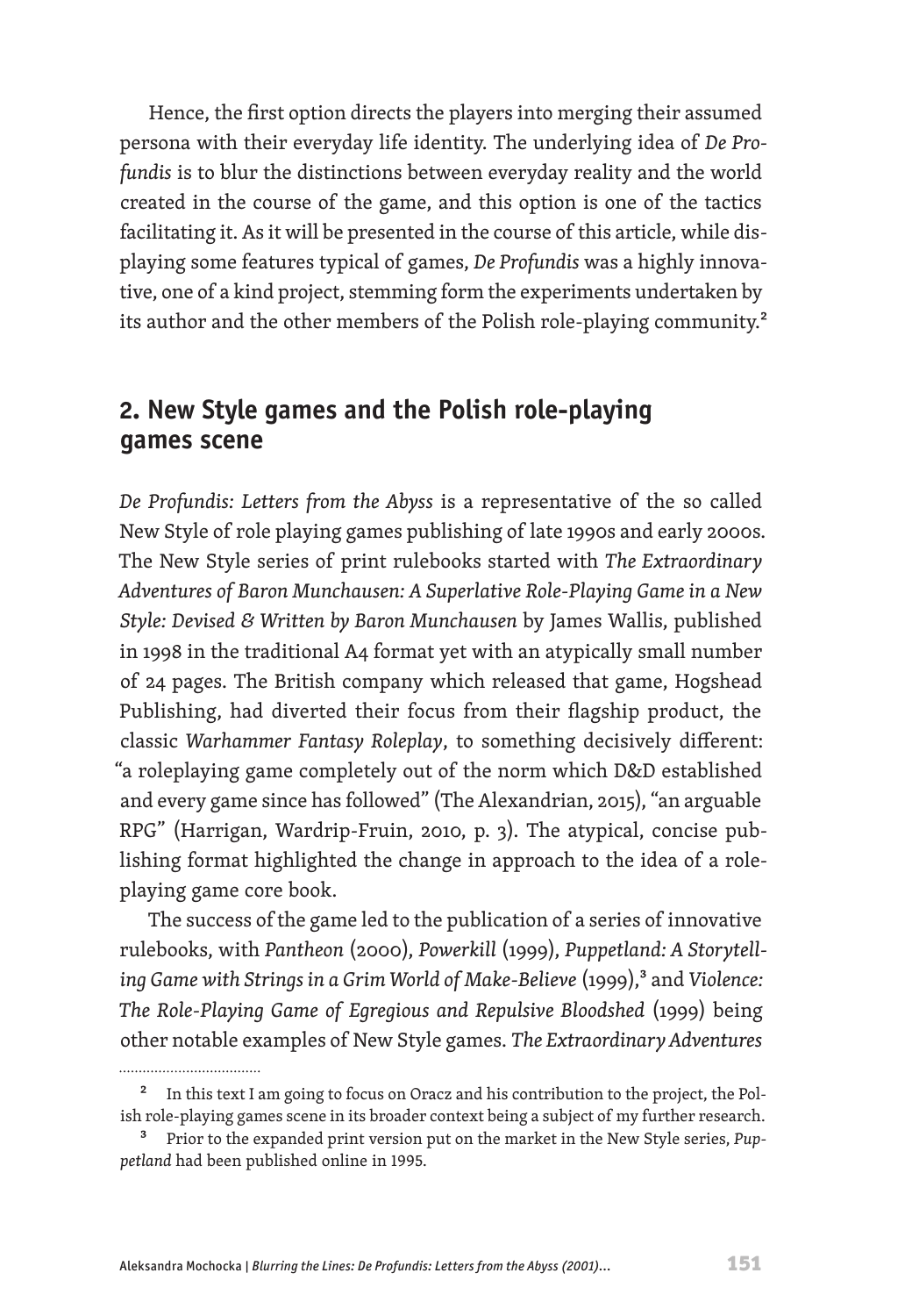belonged to the category of story-making games that "combine narrative elements with standard game features including competitive play, a clear ending point and a winner" (Wallis, 2010, p. 69). As Wallis has it in relation to the story-making games, the crucial point in their design is the intergeneration of the rules and the game structure, resulting in a 'coherent package'" (ibid., p. 79). This could be said about the New Style games in general. The designers strived not only to fit in with the requirements of the already existing genre by supplementing new settings or new game mechanics, but also to significantly change the idea of role-playing.

The English version of *De Profundis* was published under the aegis of Hogshead; its original version had been developed in the creative milieu gathered around *Portal* magazine. Some of the most crucial innovative features of the game had been, actually, already present in other Polish projects. Specifically, as to blurring the boundaries between the game and reality, Oracz observes that:

*De Profundis* was not an idea out of its times. Working on the game, I didn't absolutely feel that I was creating anything innovative when it came to [this issue]. At that time some very sophisticated larps and dramas had been already organised in our country (lasting for months, sometimes), where the players totally erased the boundary between themselves and their characters, or simply played as themselves, with some fantastic elements added as a skeleton of the preliminary sketch of the story. Playing "ourselves", playing "here and now" created a very strong effect, to say the least (in Mochocka, 2015).

A discussion of various psychodrama techniques (psychodrama understood here as "a game played for fun", not a therapeutic session) included in Appendix B of the rulebook (a reprint of an article from *Portal*) had originated from Oracz's participation in such projects. The article states that in order to play psychodrama, "we need no world description, character sheets, rules or scenarios"; also, "there is NO GAMEMASTER here. There are only players. And, at the same time, each of them has something of a GM in them as they create another bit of the story" (Oracz, 2001a, p. 29–30). Techniques such as, for example, interweaving descriptions with dialogues, limiting the gameplay in time (one hour being the recommended scope), setting the action against empty landscapes, creating symbolic scenes, evoking the sense of insecurity and confusion in the players, and providing "ambient" music are recommended (ibid., p. 30). It is explained that: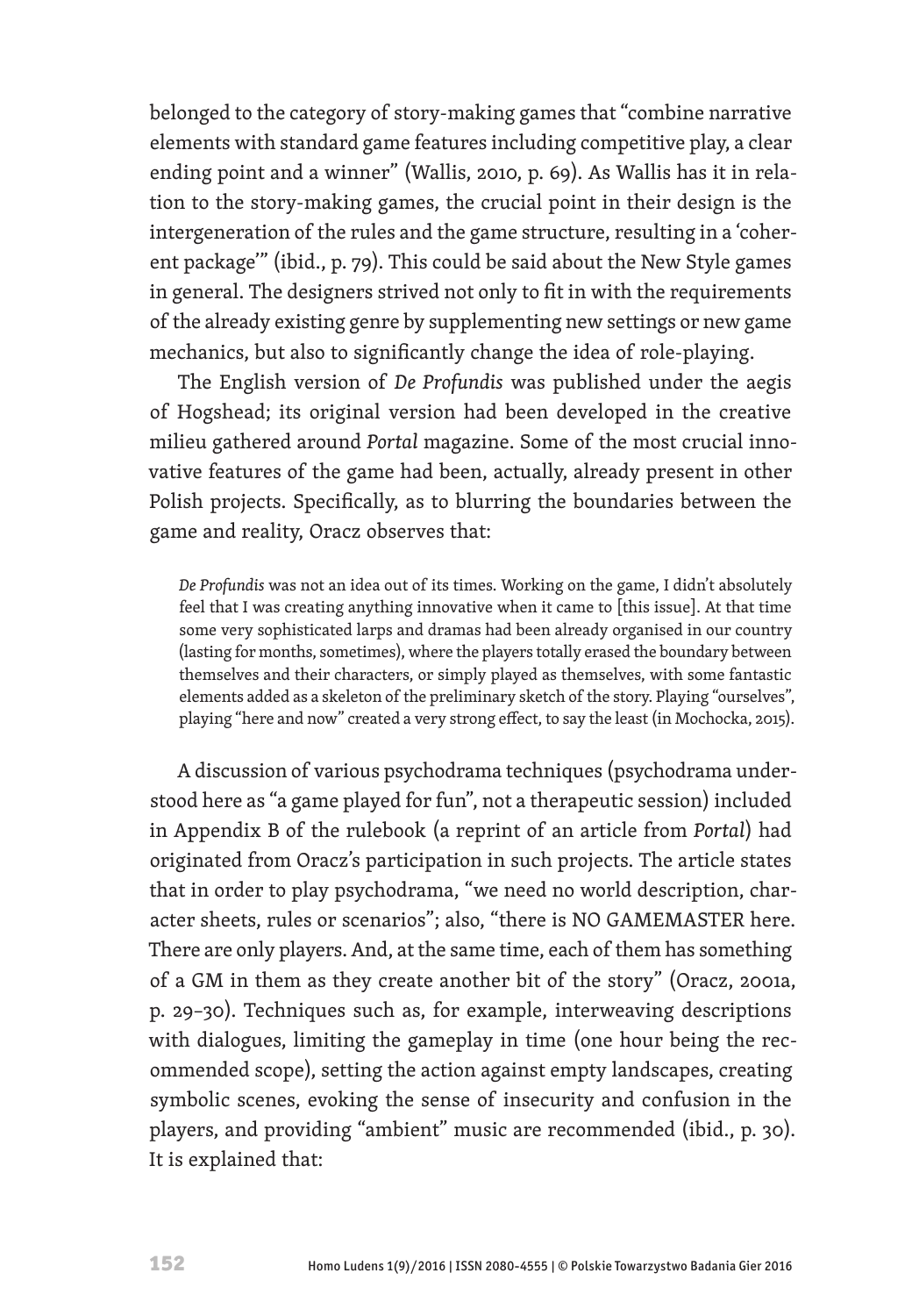we needn't worry much about coherence, credibility, and realism, and our heads are filled with hundreds of books, films, ideas, associations and such. During a psychodrama session these veins of gold become uncovered in strange ways, often surprising to ourselves. Yes, it is improvisation, but each of it[s] elements results from the abilities of more than one person (ibid., p. 31).

To sum up, innovative as it was, *De Profundis* followed a well-established tradition of the experimental approach to role-playing in Poland. On the other hand, however, as Oracz admits it (in Mochocka, 2015), the publishers were conscious of their target, which generally consisted of decisively less avant-garde players, and toned down certain aspects of the game, specifically the ones that, as Oracz (ibid.) recalls, reflected his interest in Schechneresque "dark play"; for example, a section on activating imagination via dedicated exercises was not included in the game eventually. Here comes the question of the play between the author and the receivers: "*De Profundis* makes an impression of a sincere and 'intimate' address to the reader, yet that did not result from some exceptional trust, as it was simply a technique I adapted (and put into perspective, a very undeveloped one)" (ibid.). The artifice was hidden behind fictional sincerity.

The game, outstanding as it was, got the Diana Jones Award nomination in 2002; to quote the recommendation:

Out of Poland comes a roleplaying game that expands the definition of what a roleplaying game is, and what an RPG rulebook is. This free-form, Lovecraftian game runs by correspondence. Rather than adapting tabletop RPGing to play-by-mail, *De Profundis* re-invents the roleplaying form to match correspondence-style play (The Diana Jones Award, 2002).

As has been already stated, *De Profundis* is a New Style game, and some of New Style games clearly belonged to a category which Wallis calls story-making games (2010, p. 73). The underlying design principle in their case is, as Wallis has it, is that they:

do not create a fully-fleshed story [...]. Instead, they provide the pieces of the story's skeleton and the rules for assembling it. The players' interaction with the game builds these pieces into the framework of a story, while the players' imagination and improvisation simultaneously add the flesh of the narrative, bouncing off the prompts and inspirations provided by the game engine (ibid.).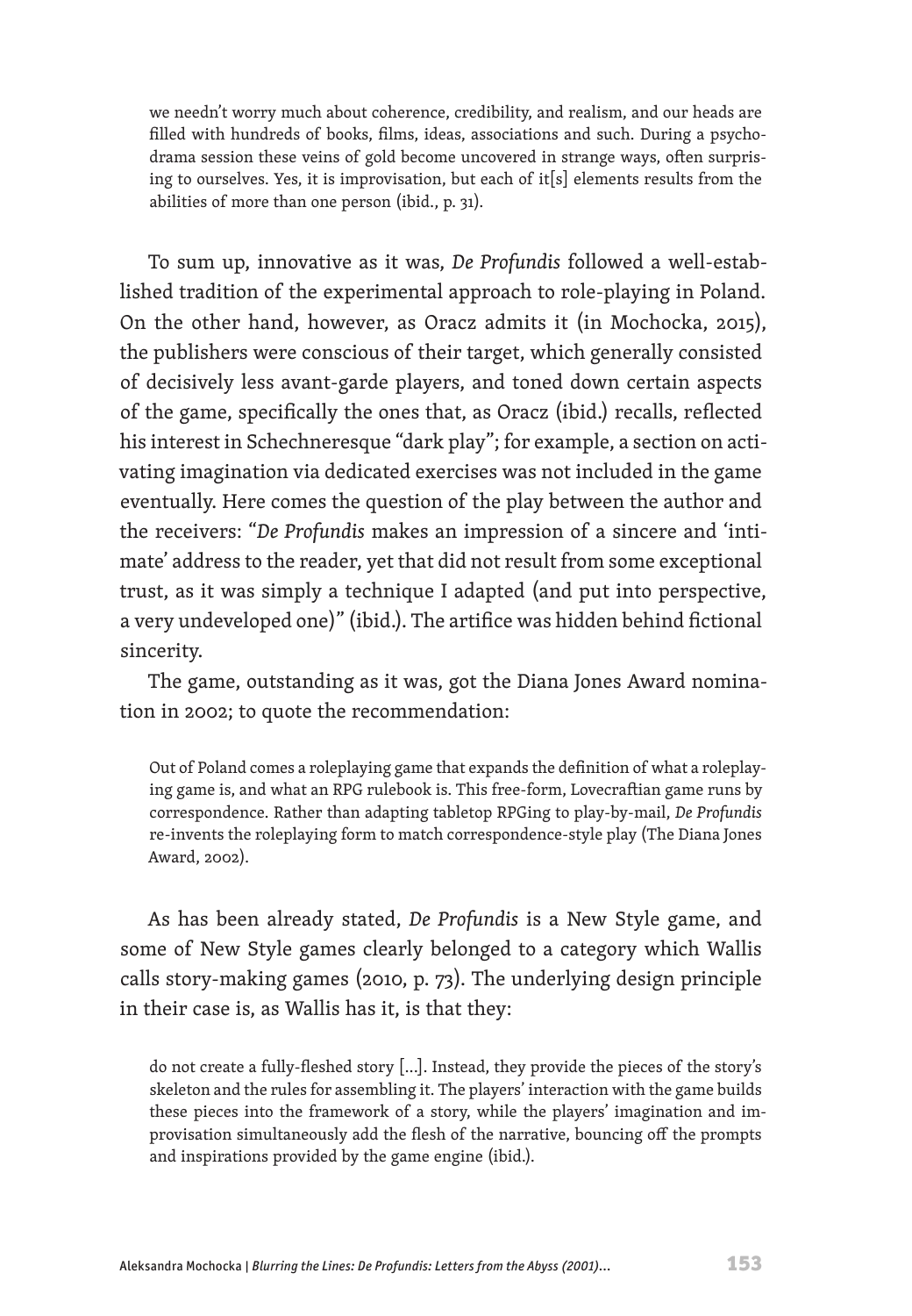*De Profundis* fits in with these requirements, as there are very specific rules and prompts for building up the story, making the core book closer to the role-playing scenario or adventure module, while the story itself is much more open for the players' decision than traditional scenarios or modules. What could be also pointed out here is that the recurrent features of New Style games are playing with fiction and authenticity as well as blurring the boundaries between the game world and the actual world. The play with authenticity is already present in *Baron Munchausen*. Much in the tradition of the budding 18th-century novel (Martuszewska, 2007), the designer's name is concealed under the guise of the editor, while Munchausen himself is granted the authorship on the title page of the game. As Wallis says, explaining the status of the rulebook, it:

is written not by me but by the Baron himself – by charming coincidence, I discovered the long-lost manuscript of the game that my ancestor John Wallis, a games publisher in the late 1700s (true) had commissioned from Baron Munchausen (not quite as true) (2010, p. 75).

A similar device is utilised in *Violence*, allegedly written by "Designer X". When it comes to the erasing or loosening up the boundaries between the game and "reality", both *Violence* and *Powerkill* are highly metafictional. Applied to literature,

metafiction is a term given to fictional writing which self-consciously and systematically draws attention to its status as an artefact in order to pose questions about the relationship between fiction and reality (Waugh, 1984, p. 2).

In games, metafictionality could result in self-conscious and openly stated interest in the relationships between game mechanics, game world, game culture, and gameplay (Mochocka, 2007). New Style games renegotiate the genre conventions and focus the receiver's/player's attention on the possible out-of-game impact of the in-game decisions, discussing the ethics of role-playing games. In other words, they 1) point to the fact that players' decisions can have consequences going beyond the magic circle of play<sup>4</sup>; 2) destabilise the magic circle they are meant to create by

<sup>&</sup>lt;sup>4</sup> The concept originated from "Huizinga who wrote about the spatiotemporal separation of play and ordinary life", and "has become one of the most discussed [ones] in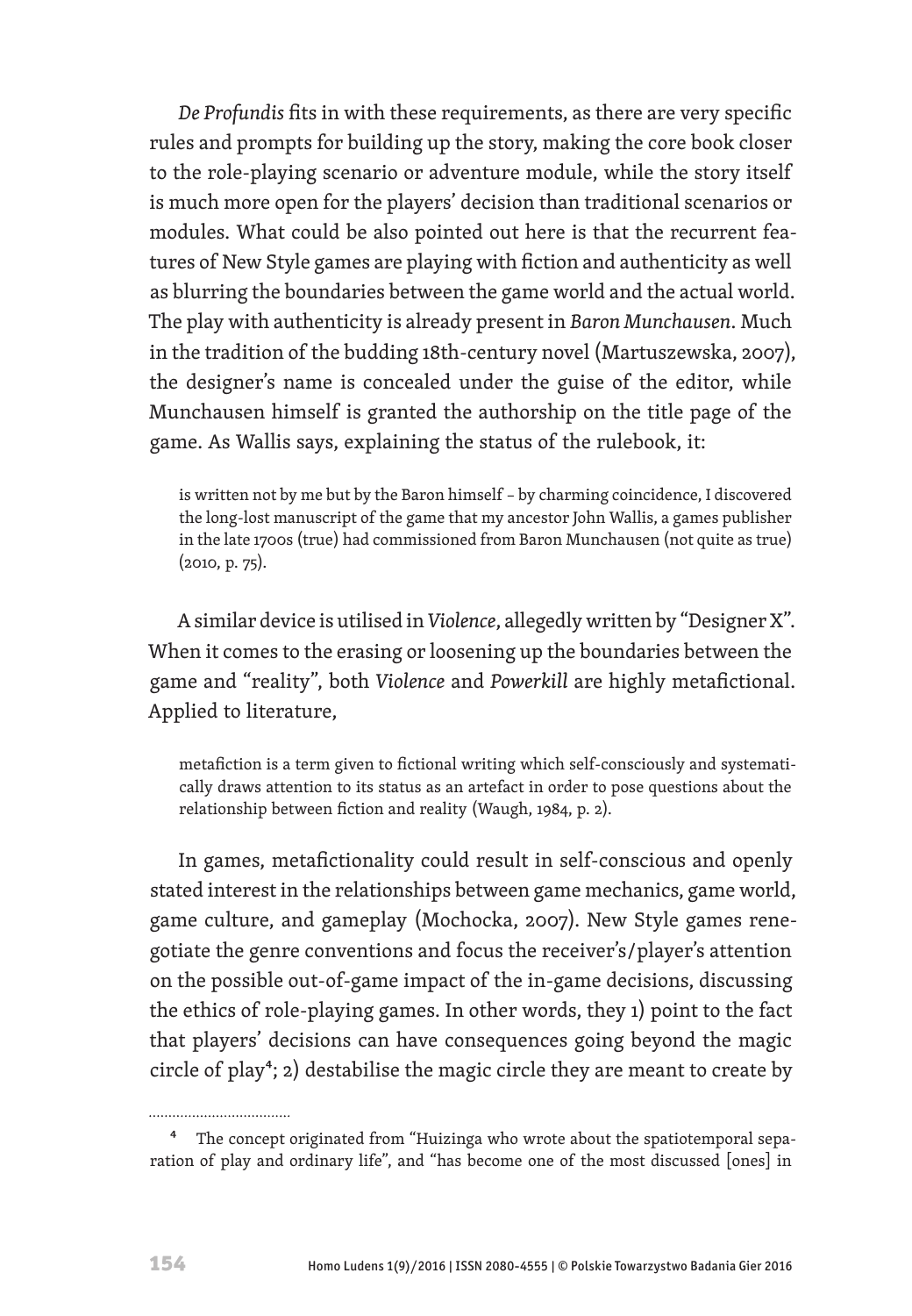drawing attention to the interrelationships between the game and the actual world. This merger between the game world and the actual world and the focus on self-conscious gameplay stays also at the foundations of *De Profundis*.

#### **3. The rulebook, the rules, and the game session**

The English edition rulebook is very short, contained on 32 pages of the A4 format altogether, with a glossy full-colour cover. The cover art by Dennis Detwiller evokes the sense of instability and psychedelia enhanced by the title and the headline: "A game of mind-warping horror (in the style of H. P. Lovecraft ) created by Michał Oracz". The rulebook itself is black and white, with small copperplate illustrations, most of them positioned as a kind of initial capitals. The illustrations look as if they were taken from an old encyclopaedia; they feature collages of body parts, landscapes, people, and scientific instruments. They are fairly abstract, and have no direct connection to the fragments of the text they accompany. Such a hiatus between the verbal and visual texts that seem to be totally disjointed, adds to the uncanny, dreamy atmosphere of the vintage copperplates, and leave the reader/player at a loss as to their meaning.

*De Profundis* is focused on a very specific type of experience, and with an overtly articulated ambition to be innovative and ground-breaking ("Please, do not mistake it for a play-by-mail game. Can playing a PBM game make one insane?" [Oracz, 2001a, p. 5]). What makes it truly

game studies" (Montola, 2012, p. 48). What follows, it could be defined and understood in a number of ways; specifically, some contemporary scholars insist that the magic circle is isolated from its environment, albeit its boundaries could be breached or penetrated, while the majority "see the boundary of play and non-play in terms of transformation or filtering rather than in terms of isolation" (ibid., p. 51–53), in agreement with the interpretation suggested by E. Goffman, who understood "the magic circle [as] a social and cultural structure that contains endogenous meaning within", and "selectively filters and transforms exogenous meaning to endogenous meaning (ibid., p. 51). By virtue of its transformative powers, the magic circle of play offers the players its "protective quality" (Myers, 2010; as cit. in: Montola, 2012, p. 52). In the case of role-playing games, the special status of the magic circle of play allows players to experiment with "identity alteration" (Bowman, 2012, p. 32) in a "safe, liminal space" (ibid., p. 54). For a thorough review of the positions on the magic circle, see Montola 2012 (p. 48–55, passim).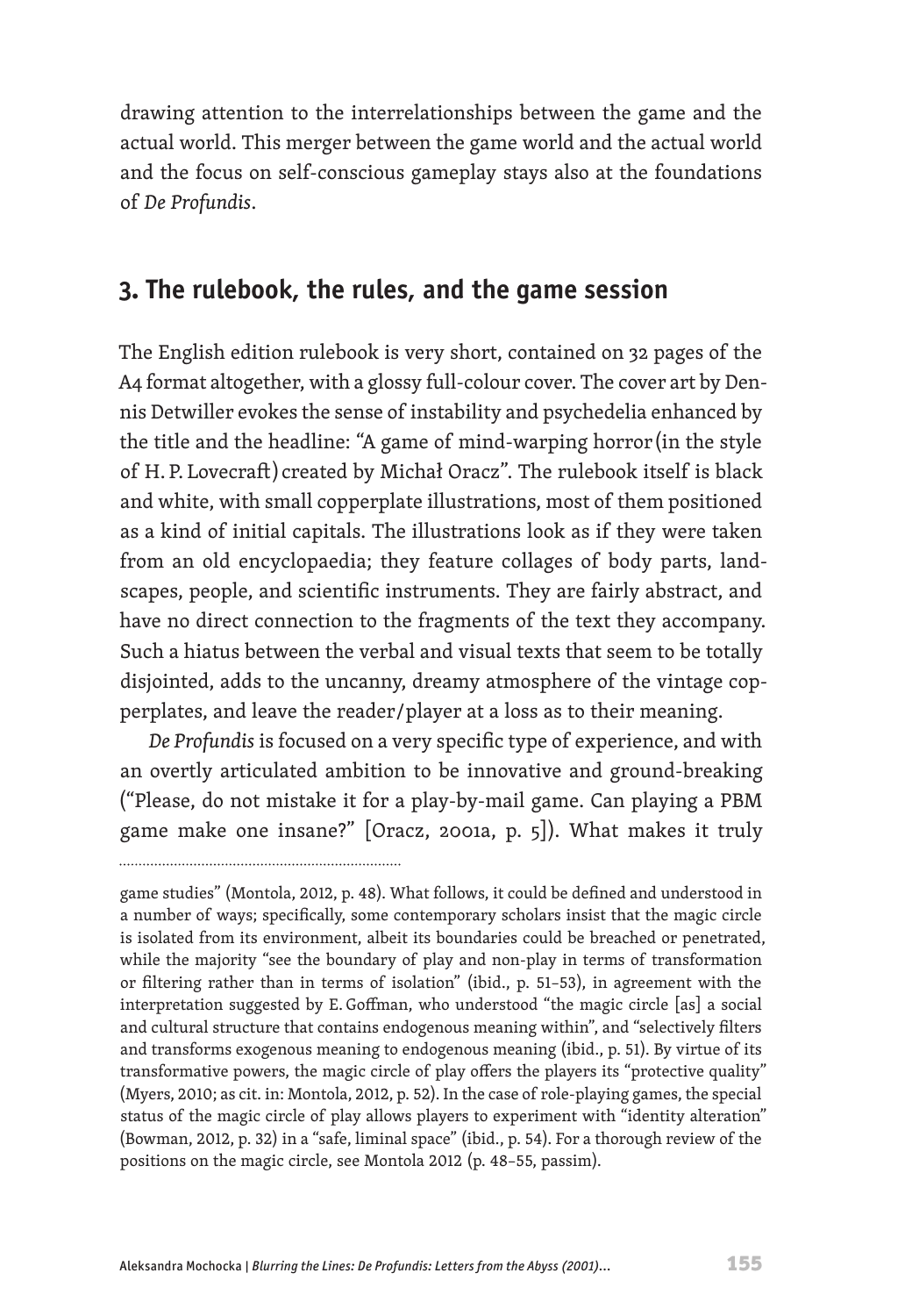exceptional is the fact that the rulebook could be perceived both as the game manual and the game instance (Björk, Holopainen, 2004). It merges the presentation of operational rules with what could be recognised not only as a recording of, but also as a game session per se. Despite the disclaimer that it should be "Read and interpreted only as a game" (Oracz, 2001a, p. 2) it also encourages the players to breach the spatial, temporal, and social boundaries of the magic circle, what can situate it in the category of pervasive games, as recognised by Montola: "A pervasive game is a game that has one or more salient features that expand the contractual magic circle of play, spatially, temporally, or socially" (2009, p. 12). To provide some examples:

In *De Profundis* we don't declare to the Game-master that we are going to do a library search. We go to a real library ourselves to look for vague comments and hints [...] (Oracz, 2001a, p. 7).

Sometimes I think I no longer live in the real world, but in some other imaginary place, as if taken out of our fantastic and sometimes frightening games. Now you have decided to cross the line too and see everything differently (ibid.).

In other words, in *De Profundis*, unlike in virtually every role-playing handbook, you won't find a ready-made conventional world, created or established for the purpose of the game. There is no established canon of binding fiction, such as bestiary [...]. So we blur the line between gamespace and the real world we inhabit in everyday life. I will describe the rules for modifying its elements and looking for secrets, magic and hidden nightmares [...]; expect a letter on the mysteries of the Filters for perceiving other worlds in the place of the one were [sic] used to (ibid.).

Now, you may find it surprising, but we don't play in HPL's world at all, but rather in our real one. Only then and there we seek scraps of what Lovecraft and others wrote about. This is exactly what I remember from the Hermit's manuscript; after all he wasn't really creating a game, but rather rules for correspondence between the few outsiders who have encountered the hidden side of our reality (ibid.).

As follows, such game design can be also discussed in relation to the ideas that renegotiate the concept of the magic circle, such as the "stereoscopic vision" (McGonigal, 2003, p. 3), "cell membrane" (Nieuwdrop, 2005, p. 1, 6), or the suggestion that the boundary delimiting the circle is not as meaningful as it might be expected (Dena, 2009, p. 172–173). This could be also related to the maja-lila theory, as exemplified by Schechner: "Maya-lila is fundamentally a performative-creative act of continuous playing where ultimate positivist distinctions between true and false, real and unreal, cannot be made" (1988, p. 7). It is a concept taken form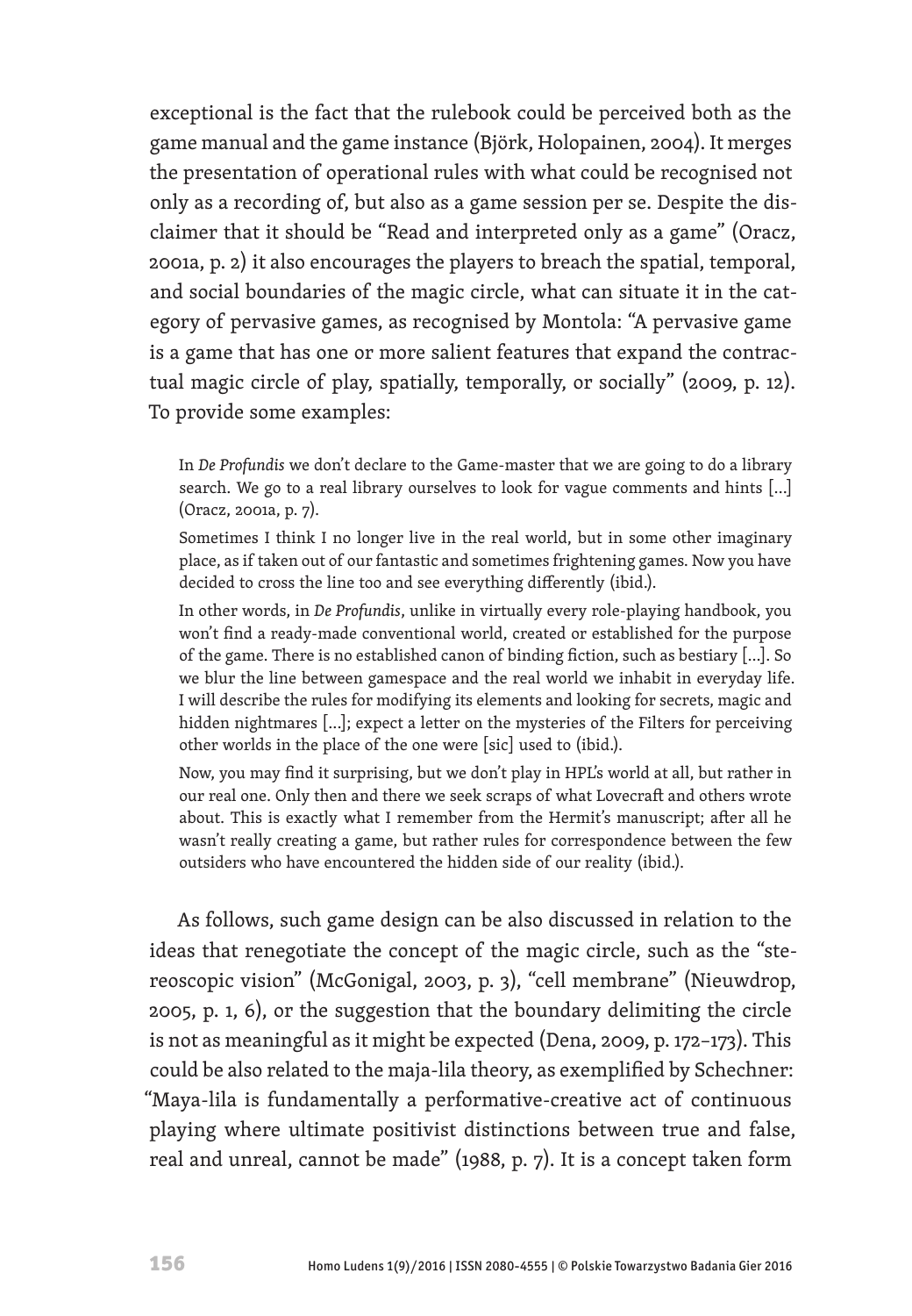the ancient Indian philosophy, still valid in contemporary Indian culture; as Schechner has it, the traditional Western perception of games and play is diametrically different, and a series of oppositions can be formulated when it comes to "approaches to playing" (ibid., p. 11–12). A concept Schechner relates to maya-lila is the dark play, which:

may be conscious playing, but it can also be playing in the dark when some or even all of the players don't know they are playing. Dark play occurs when contradictory realities coexist, each seemingly capable of cancelling the other out, as in the double cross [...]. Dark play subverts order, dissolves frames, breaks its own rules [...] (ibid., p. 12-13).

Whereas, as it was mentioned before, *De Profundis* did not utilise pure dark play for the fear that it would have been unethical, it seems to allude to dark play profusely. Here, the Lovecraftian flavour is applied not only to the game content, but also – or rather first and foremost – to the game mechanics. Wallis's premise of the "coherent package" has been fulfilled.

#### **4. Cthulhu reality**

Yet another intriguing point of reference for *De Profundis* could be the idea of intradiegetical presence of the Lovecraftian protagonists in the original Cthulhu stories (Price, 2009, p. 241), as it seems to be accurately reflected in the game. Apart from two Appendices, the text takes the form (stylistically, and to some extent typographically) of a series of letters, written between 25 December 1999, and 22 November 1999. In these letters the author / narrator explores his emotional and mental states in great detail, looking for some uncanny, Cthulhu mythos related explanation of everyday occurrences ("I haven't received your answer to my most recent letter yet. Still, I am writing to you without delay, since meanwhile something important happened. Something strange" [Oracz, 2001a, p. 3]), and explains the rules of the game which consists in exploring one's emotional and mental states and writing letters describing them. As follows, the procedure of playing the game is illustrated with an exemplary game session:

The letter is our board for playing *De Profundis*. It is the room where we meet to play. It is where things happen and our characters can be presented; where we can have an adventure or a conversation together. *De Profundis* is letters (ibid., p. 13).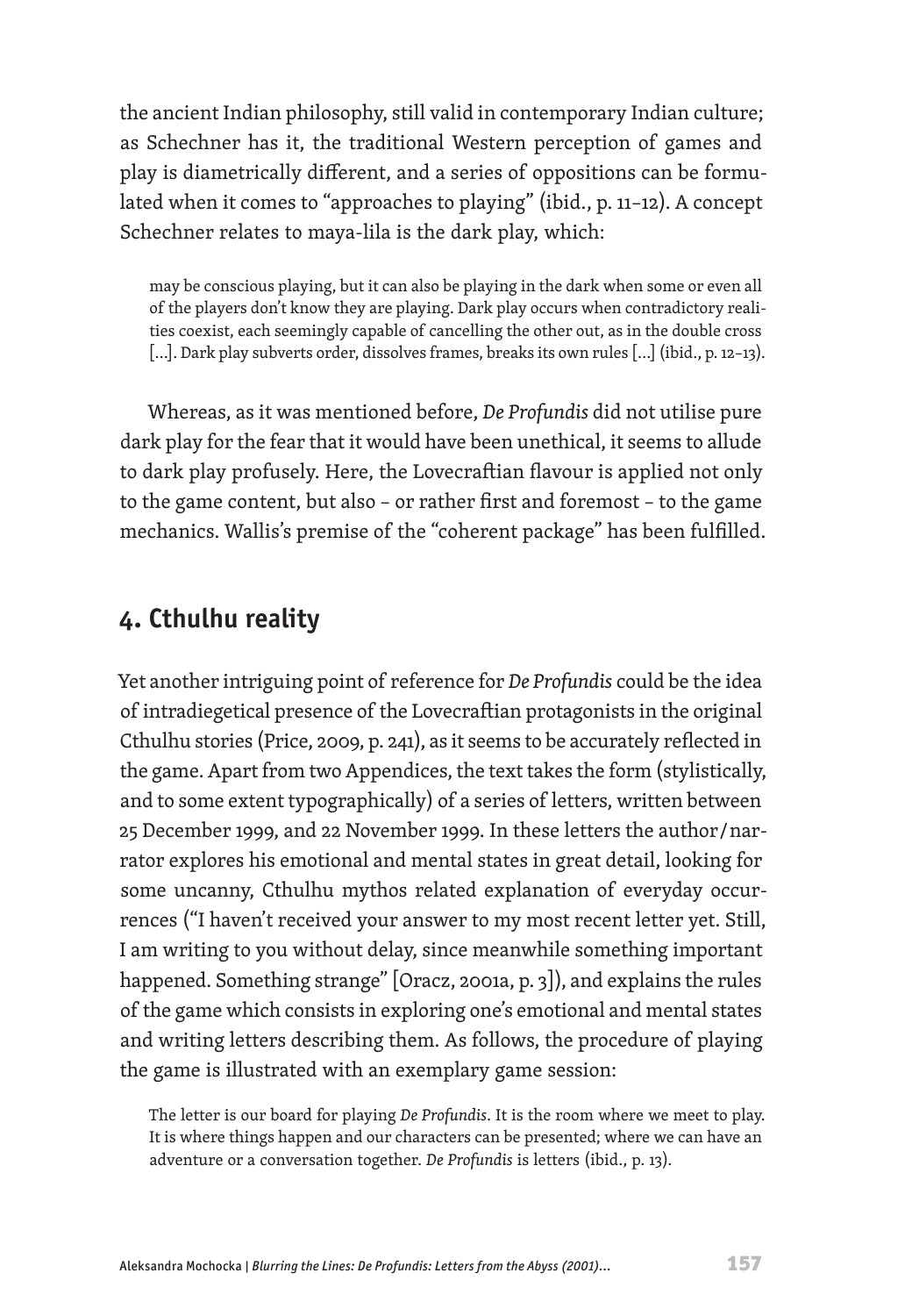Appendix B is, as it was noted before, a reprint, attempting at the illusion of authenticity.<sup>5</sup>

Published the same year *The Beast* (Wiseman, Lee, Stewart, 2001) was launched, *De Profundis* represents certain features attributed (Szulborski, 2005; Thompson, 2010; Kim, Allen, Lee, 2008; McGonigal, 2007, 2008; Mochocka, 2011) to alternate reality games, such as creating multimedial environment, hiding information in the game approached as a system of information, appealing to networks of participants, creating illusion of reality, and utilising storytelling and emergent narrative. Of those features, the call to deploy inter-immersion (Pohjola, 2004, p. 89–90) and performing belief (or the Pinocchio effect, namely "The desire for a game to be transformed into real life, or conversely, for everyday life to be transformed into a "real little game") (McGonigal, 2003, p. 9–10) are perhaps the most significant:

As you describe some events in you letter, imagine this is not a game. Try to feel as if everything you are writing or going to write had been for real. [...] Cross the line between the game and reality. […] It's not about writing a good story or having an interesting game; it's about blurring the line between what we write and reality (Oracz, 2001a, p. 18).

This is not to say that *The Beast* and *De Profundis* are identical. To say the least, *The Beast* was not advertised as a game and its operative rules were not explicitly explained (McGonigal, 2003a, p. 4), which makes it significantly different from *De Profundis*. The operative rules of the latter are explicit, yet they are presented in the course of the narration that emulates the emergent narrative that could have originated out of the gameplay. Here comes another major difference: the gameplay of the ARG relied heavily on the information gap, with reconstructing the embedded narrative (LeBlanc, 1999; as cit. in: Salen, Zimmerman, 2004, p. 383) being its primary goal, whereas in the gameplay of *De Profundis* the narrative is mainly emergent (ibid.), while at the same time the rulebook could be treated as a record of a game session. The participants of an ARG

...............................

<sup>&</sup>lt;sup>5</sup> The Spanish edition features a set of unbound pages, emulating hand-written letters, bringing *Composition No. 1* by M. Saporta or *The Helpless Doorknob* by E. Gorey, or other similar publications, to mind.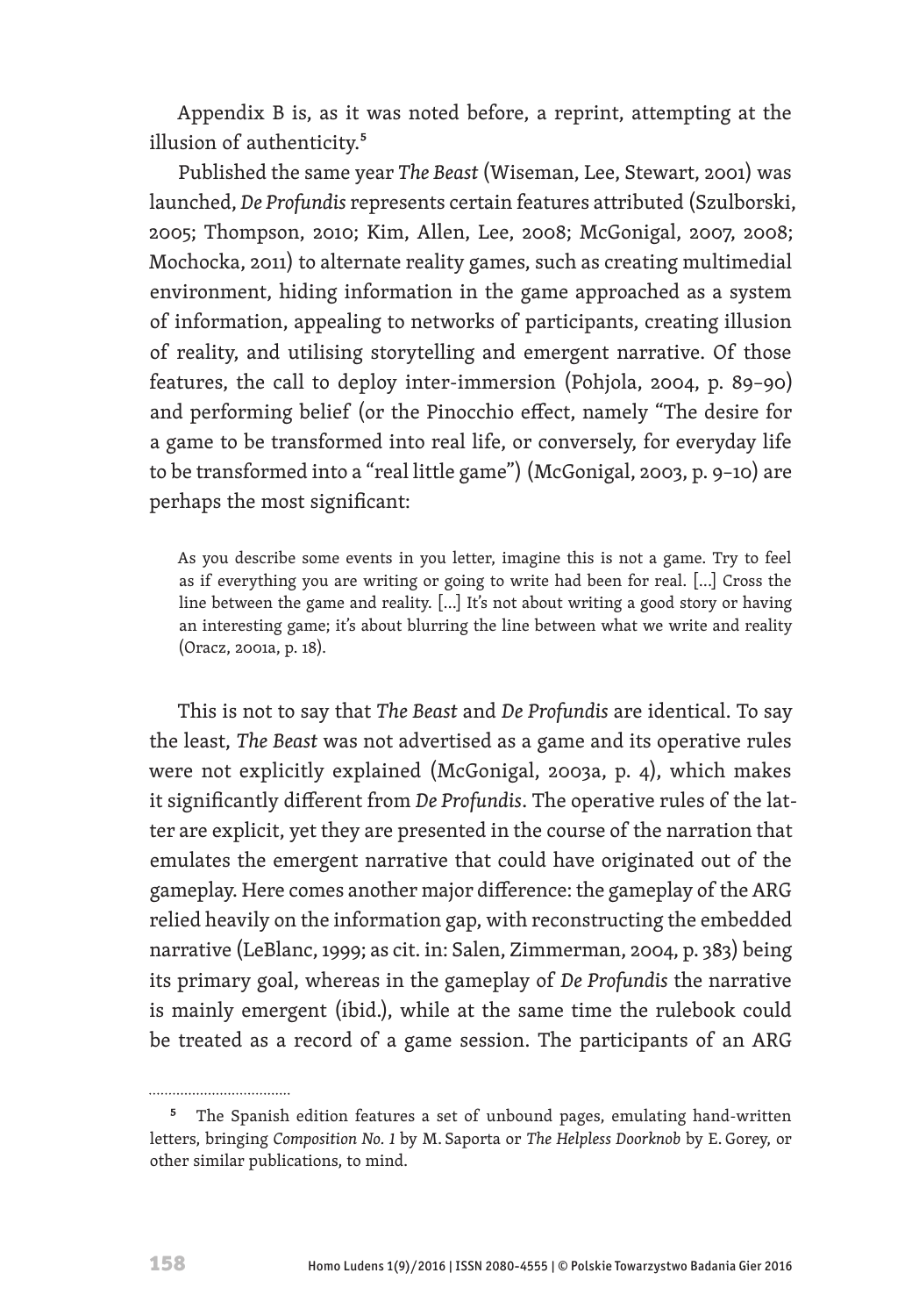collaborate primarily to compete against the game system, while the member of the *De Profundis* Net collaborate on the consensual creation of the game experience. Last but not least, multimediality of the first English edition of *De Profundi*s was limited, while *The Beast* (and other ARG that followed) offered a plethora of different channels of communication.

In a way, *De Profundis* preceded some developments in larp theory and practice. Whereas the game was marketed as an RPG, it could have been called a pervasive larp instead, had such a category existed in Poland at that time. To compare the definition of the Nordic larp by Stenros: "larps are temporary worlds superimposed on the everyday world. They are framed by their fictionality and the participant is present in the moment of playing as both a player and a character" (2015, p. 197) with the following quote from the game booklet: "To be specific, sometimes I can't tell for sure who I am: myself or a character in *De Profundis*. I haven't told you yet, but you should know that I have another character ready besides Pickman, namely that of the author of *De Profundis*, the Hermit" (Oracz, 2001a, p. 10). The pleasure of larping comes, Stenros goes on to observe, from "the friction between the game world and the real world" (2015, p. 197), and so seems to be the case with *De Profundis*. More specifically, it resembles a temporally seamless game of a kind discussed by Stenros, Montola, and Björk in reference to *Prosopopeia Bardo: Momentum* larp (2009, p. 102), as it seems to be marked by "completely integrating ordinary life with game participation", and the players are here "instructed to play the game as if it was real" (ibid.).

#### **5. Conclusion**

The game was published as an RPG, and up to this day is generally recognised as one. However, taking into account its characteristics, *De Profundis*  could be associated with pervasive games, specifically the pervasive larp, and it cannot be denied that it shares some crucial features with alternate reality games. The article focused on the most salient of these shared characteristics such as breaching the boundaries of the magic circle in the spatial, temporal, and social dimensions; alluding to dark play; and sustaining the TINAG principle. By no means do these points exhaust all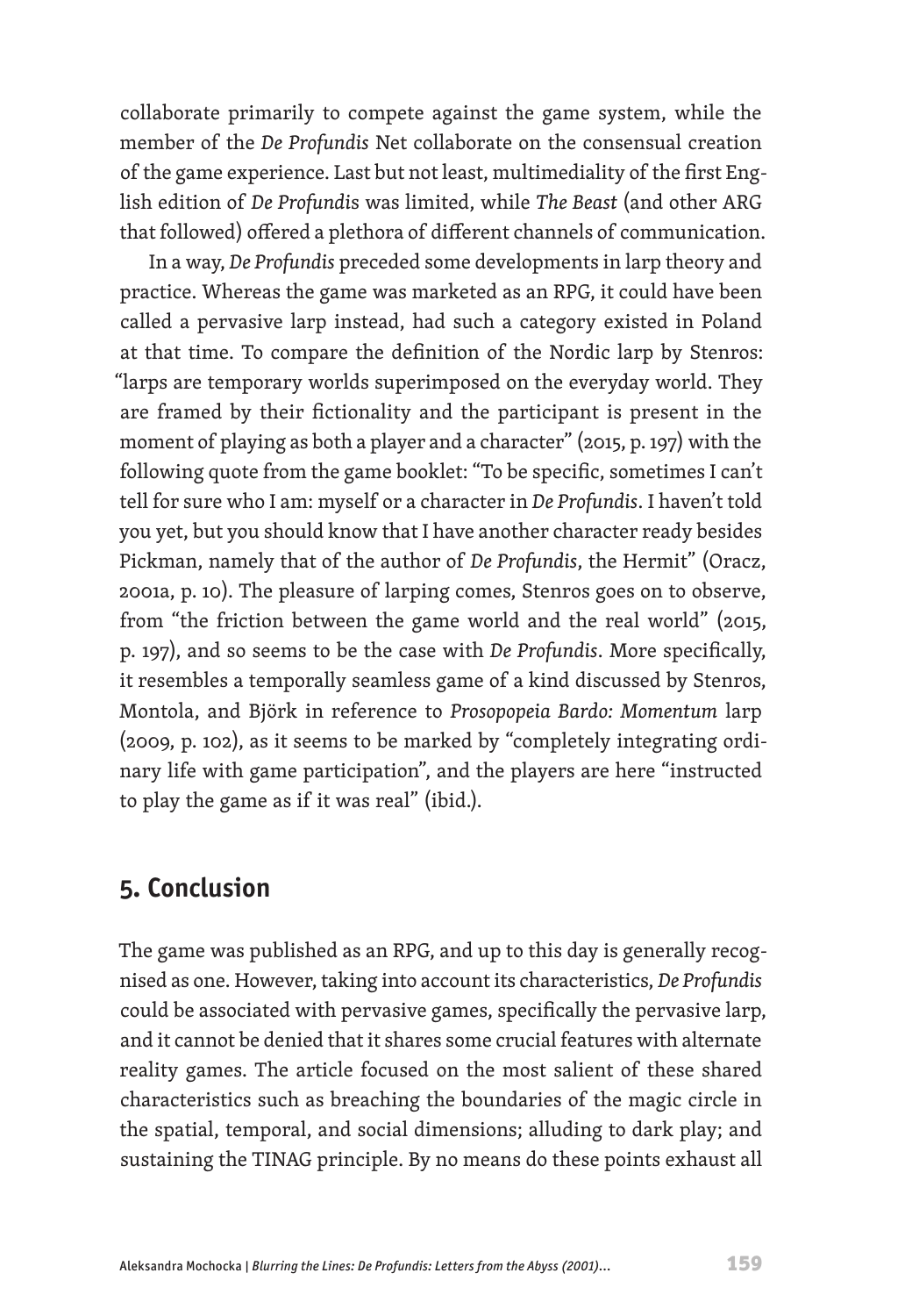possible topics of discussion concerning *De Profundis*. A subject of my further research is, specifically, how *De Profundis*, published as a print book, utilises its modalities, game mechanics, and narrative affordances to achieve the effect akin to the one accomplished by transmedial ARG or pervasive larp systems.

According to Michał Oracz, as quoted above, the game had originated from the projects undertaken by a group of progressive Polish role-players. On the one hand, *De Profundis* followed the standards established by the New Style games, but on the other hand the ideas embedded in the game came from the genuine investigations into the nature of roleplaying. The game had been created prior to the widespread recognition of the alternate reality games and pervasive larps, but it nonetheless operates on many of the principles that made *The Beast* and other projects so significant.

## **References**

- The Alexandrian (14 April 2015). *Hog Wild The New Style of Hogshead Publishing*. Online: <http://thealexandrian.net/wordpress/36181/roleplaying-games/hog-wild-the-new-style-of-hogshead-publishing>. Access date: 30 October 2016.
- Björk, S., Holopainen, J. (2004). *Patterns in Game Design*. Hingham, Massachusetts: Charles River Media.
- Bohman-Kalaja, K. (2007). *Reading Games: An Aesthetics of Play in Flann O'Brien, Samuel Beckett and Georges Perec*. Champaign, Illinois: Dalkey Archive Press.
- Bowman, S.-L. (2010). *The Functions of Role-playing Games: How Participants Create Community, Solve Problems and Explore Identity*. Jefferson, North Carolina: McFarland & Co.
- Dena, C. (2009). *Transmedia Practice: Theorising the Practice of Expressing a Fictional World across Distinct Media and Environments*. Online: <http:// dl.dropbox.com/u/30158/DENA\_TransmediaPractice.pdf>. Access date: 30 October 2016.
- The Diana Jones Award (2002). *The Nominees*. Online: <http://www.dianajonesaward.org/02nominees.html>. Access date: 30 October 2016.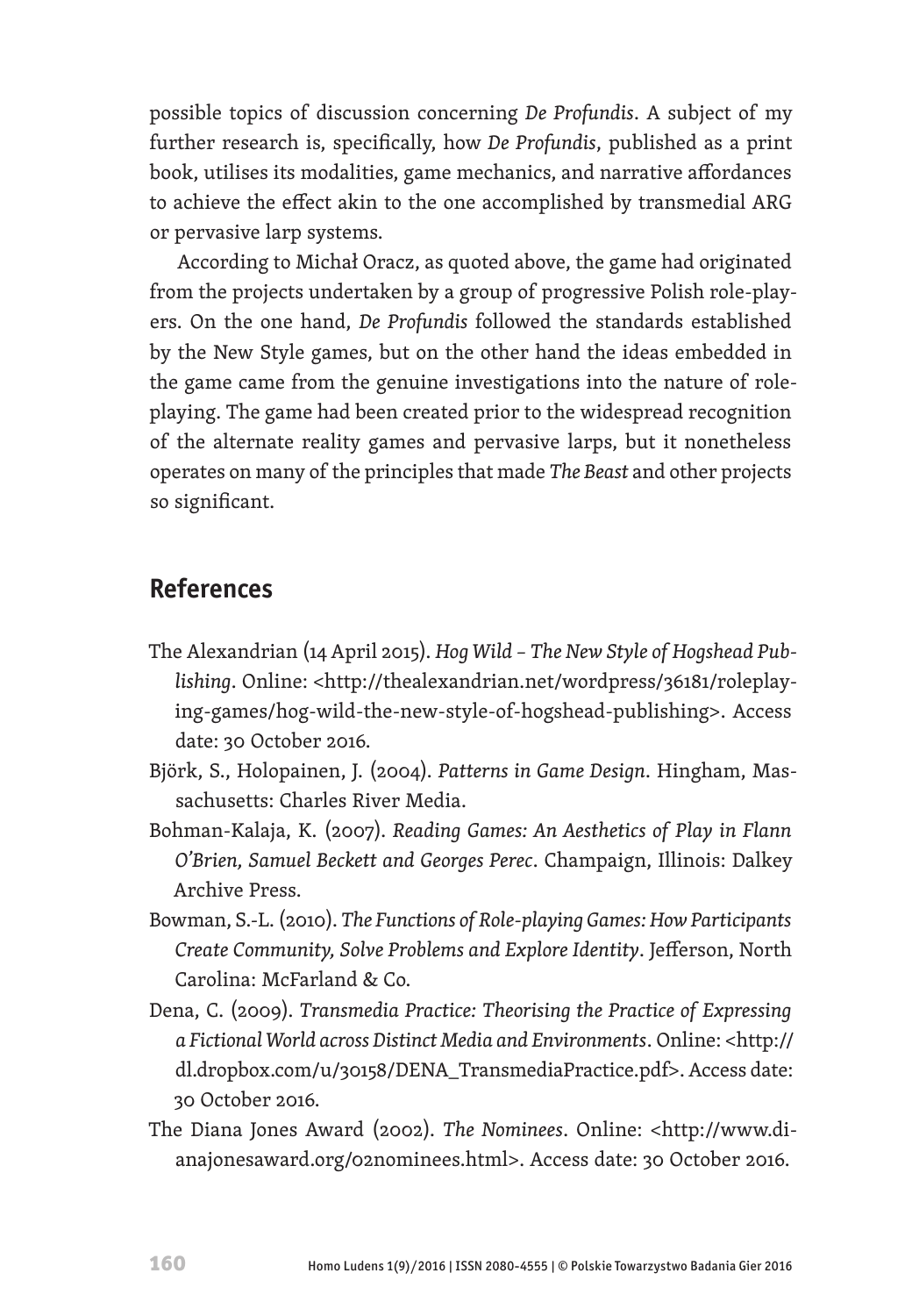- Duyfhuizen, B. (1986). Diary Narratives in Fact and Fiction. *A Forum on Fiction*, *19*(2), 171–178.
- Harrigan, P., Wardrip-Fruin, N. (2010). Introduction. In: P. Harrigan, N. Wardrip-Fruin (eds.), *Second Person: Role-Playing and Story in Games and Playable Media* (p. 1–4). Cambridge: MIT Press.
- Kim, J. Y., Allen, J. P., Lee, E. (2008). Alternate Reality Gaming. *Communications of the ACM*, *51*(2), 36–42.
- Lowenkron, D. H. (1976). The Metanovel. *College English*, *38*(4), p. 343–355.
- Martuszewska, A. (2007). *Radosne gry. O grach/zabawach literackich*. Gdańsk: słowo/obraz terytoria.
- McGonigal, J. (2003). "This Is Not a Game": Immersive Aesthetics and Collective Play. Online: <http://janemcgonigal.files.wordpress.com/2010/12/ mcgonigal-jane-this-is-not-a-game.pdf >. Access date: 30 October 2016.
- McGonigal, J. (2007). The Puppet Master Problem: Design for Real-World, Mission-Based Gaming. In: P. Harrigan, N.Wardrip-Fruin (eds.), *Second Person: Role-Playing and Story in Games and Playable Media* (p. 251–263). Cambridge: MIT Press.
- McGonigal, J. (2008). Why I Love Bees: A Case Study in Collective Intelligence Gaming. In: K. Salen (ed.), *The Ecology of Games: Connecting Youth, Games, and Learning* (p. 199–228). Cambridge: MIT Press.
- Mochocka, A. (2007). White Wolf Black Dog. Metafikcja w RPG. In: A. Surdyk (ed.), *Kulturotwórcza funkcja gier. Gra jako medium, tekst i rytuał. T.1* (p. 157–163). Poznań: Wydawnictwo Naukowe Uniwersytetu im. Adama Mickiewicza.
- Mochocka, A. (2011). Alternate Reality Games gry rzeczywistości alternatywnej – zjawisko graniczne. *Homo Ludens*, *3*(1), p. 117–138.
- Mochocka, A. (2015). Interview with Michał Oracz. Personal archives.
- Montola, M. (2009). Games and Pervasive Games. In: M. Montola, J. Stenros, A. Waern (eds.), *Pervasive Games: Theory and Design* (p. 7–23). Burlington, Massachusetts: Morgan Kaufmann.
- Montola, M. (2012). *On the Edge of the Magic Circle: Understand Role-playing and Pervasive Games*. Online: <http://tampub.uta.fi/bitstream/handle/10024/ 66937/978-951-44-8864-1.pdf?sequence=1>. Access date: 30 October 2016.
- Nieuwdorp, E. (2005). *The Pervasive Interface: Tracing the Magic Circle*. Online: <http://www.digra.org/dl/db/06278.53356.pdf>. Access date: 30 October 2016.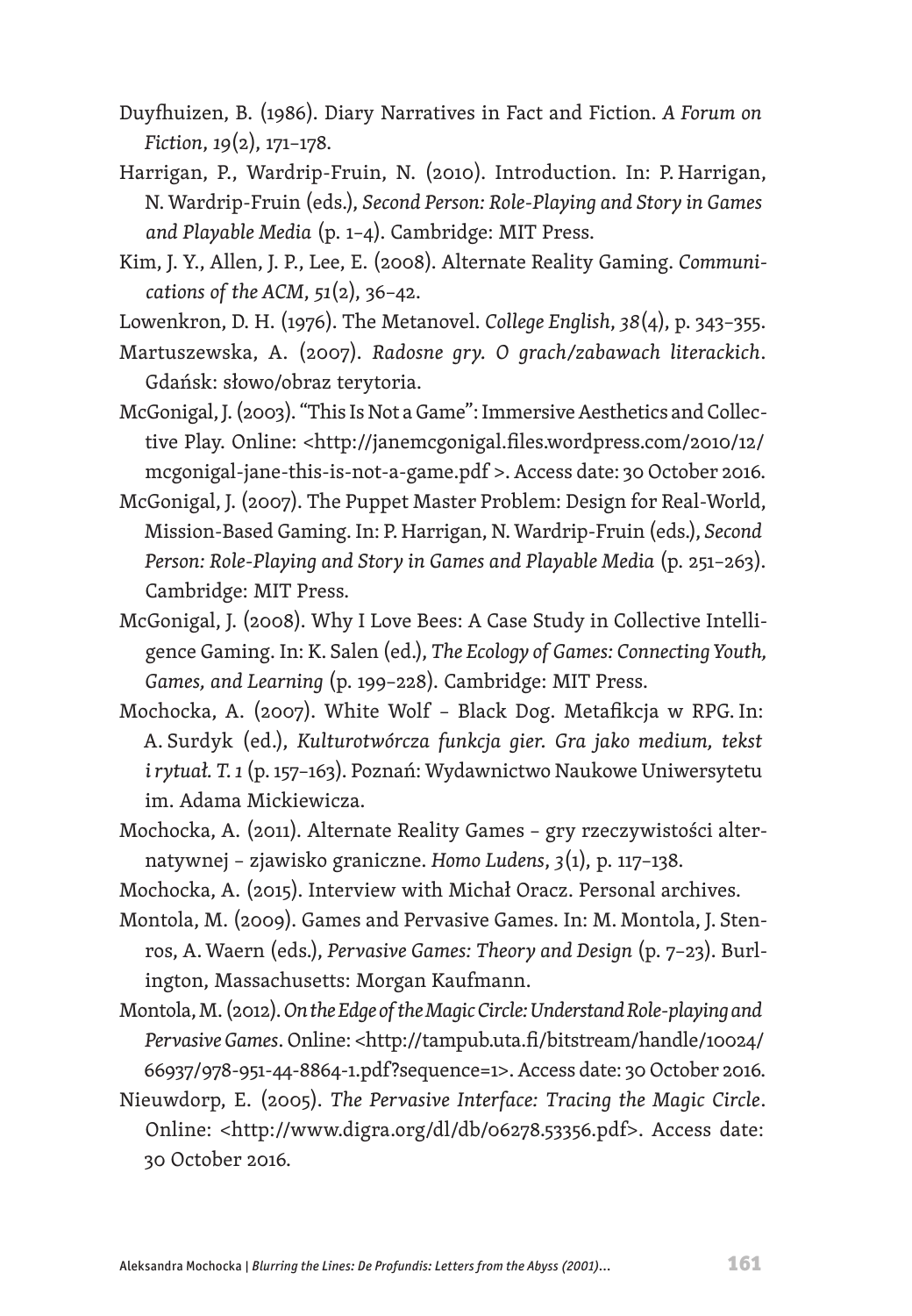- Nünning, A. (2008). Reconceptualizing the Theory, History and Generic Scope of Unreliable Narration: Towards a Synthesis of Cognitive and Rhetorical Approaches. In: E. D'hoker, G. Martens (eds.), *Narrative Unreliability in the Twentieth-Century First-Person Novel* (p. 29–76). Berlin, New York: De Gruyter.
- Pohjola, M. (2004). Autonomous Identities. Immersion as a Tool for Exploring, Empowering and Emancipating Identities. In: M. Montola, J. Stenros (eds.), *Beyond Role and Play: Tools, Toys and Theory for Harnessing the Imagination* (p. 81–96). Helsinki: Ropecon.
- Price, R. M. (2009). With Strange Aeons: H. P. Lovecraft's Cthulhu Mythos as One Vast Narrative. In: P. Harrigan, N. Wardrip-Fruin (eds.), *Third Person: Authoring and Exploring Vast Narratives* (p. 225–242). Cambridge: MIT Press.
- Salen, K., Zimmerman, E. (2004). *Rules of Play: Game Design Fundamentals*. Cambridge: MIT Press.
- Schechner, R. (1988). Playing. *Play & Culture*, *1*(1), 3–19.
- Stenros, J. (2015). Nordic Larp: Theatre, Art and Game. In: A. Fedoseev, J. T. Harviainen, O.Vorobyeva (eds.), *Nordic-Russian Larp Dialog: The English Part* (p. 123–134). Moscow: COM CON Larp Convention. Online: <http://www.rpg.ru/img/book/nordic-russian-book-web.pdf>. Access date: 30 October 2016.
- Stenros, J., Montola, M., Björk, S. (2009). Designing Temporal Expansion. In: M. Montola, J. Stenros, A. Waern (eds.), *Pervasive Games: Theory and Design* (p. 97–110). Burlington, Massachusetts: Morgan Kaufmann.
- Szulborski, D. (2005). *This Is Not A Game: A Guide to Alternate Reality Gaming*. Macungie, Pennsylvania: New Fiction Publishing.
- Thompson, B. (2010). *Alternate Reality Gaming a Definition*. Online: <http://web.archive.org/web/20140323230006/http://www.giantmice. com/features/arg-defined>. Access date: 30 October 2016.
- Tresca, M. J. (2011). *The Evolution of Fantasy Role-Playing Games*. Jefferson, North Carolina: McFarland & Co.
- Wallis, J. (2010). Making Games That Make Stories. In: P. Harrigan, N. Wardrip-Fruin (eds.), *Second Person: Role-Playing and Story in Games and Playable Media* (p. 69–80). Cambridge: MIT Press.
- Waugh, P. (2003). *Metafiction: The Theory and Practice of Self-Conscious Fiction*. London: Routledge.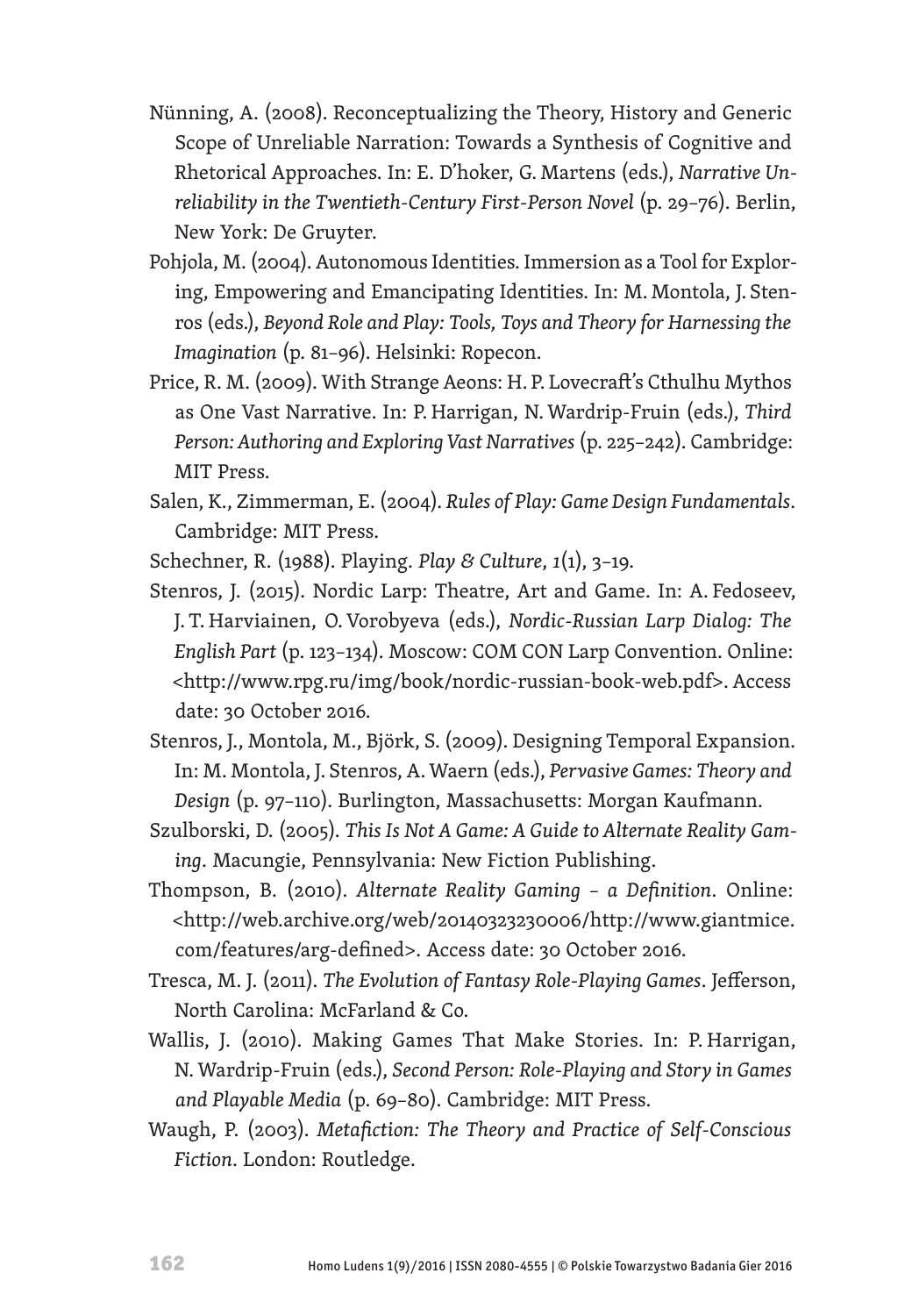# **Ludography**

- Costikyan, G. (1999). *Violence: The Role-Playing Game of Egregious and Repulsive Bloodshed*. London: Hogshead.
- Laws, R. (2000). *Pantheon and Other Roleplaying Games*. London: Hogshead.
- Oracz, M. (2001a). *De Profundis: Letters from the Abyss* (trans. M. Slapa, M.A. Pica). London: Hogshead.
- Oracz, M. (2001b). *De Profundis: Listy z otchłani*. Gliwice: Portal.
- Oracz, M. (2002). *De Profundis: cartas desde el abismo* (trans. unknown). Sevilla: Edge Entertainment.
- Oracz, M. (2003). *De profundis. Ein Erzählspiel in Briefform* (trans. R. Sandfuchs). Krimsus Krimskrams-Kiste: München.
- Oracz, M. (2010). *De Profundis: Cthulhu Gaming on the Edge of Madness*. Oxford: Cubicle 7 Entertainment.
- Tynes, J. (1999). *Puppetland: A Storytelling Game with Strings in a Grim World of Make-believe/ Power Kill: A Roleplaying Metagame*. London: Hogshead.
- Tynes, J. (1995). *Puppetland: a storytelling game with strings in a grim world of make-believe*. Online: <http://johntynes.com/revland2000/rl\_puppetland\_www.html>. Access date: 30 October 2016.
- Wallis, J. (1998). *The Extraordinary Adventures of Baron Munchausen: A Superlative Role-Playing Game in a New Style: Devised & Written By Baron Munchausen*. London: Hogshead.
- Wiseman, J., Lee, E., Stewart, S., *The Beast* [ARG]. Microsoft, USA.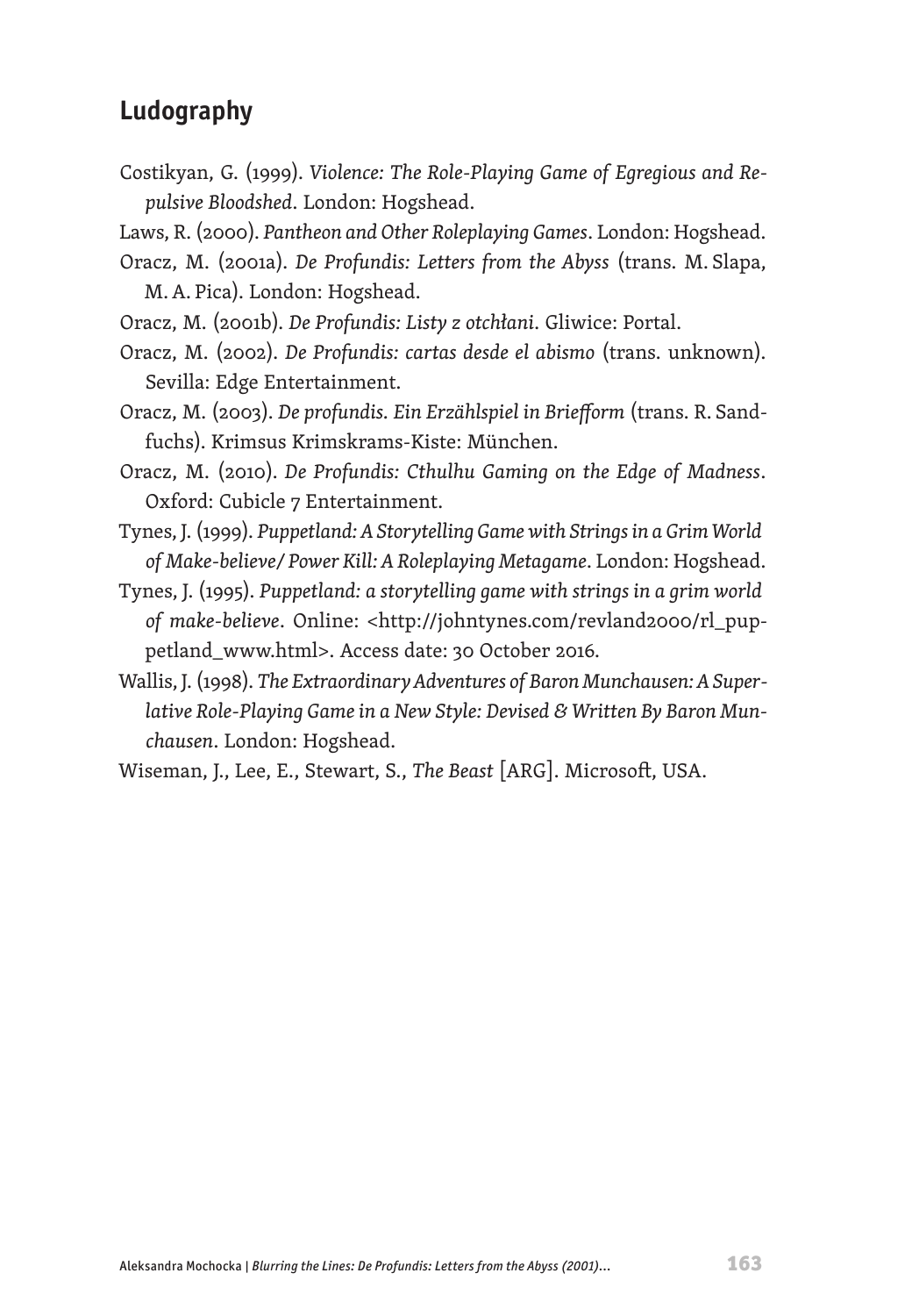**Aleksandra Mochocka, PhD** — Assistant Professor at Institute of Modern Languages and Applied Linguistics, Kazimierz Wielki University in Bydgoszcz, Poland.

. . . . . . . . . . . . . . . .

#### **Zacierając granice:** *De Profundis: Letters from the Abyss* **(2001) Michała Oracza**

**Abstrakt:** Artykuł, stanowiący rozszerzenie referatu zaprezentowanego podczas konferencji DiGRA 2015, skupia się na polskiej narracyjnej grze fabularnej z roku 2001, *De Profundis* Michała Oracza – innowacyjnym projekcie osadzonym w sferze eksperymentów podejmowanych na polskiej scenie gier fabularnych. Choć produkcja jest rozpoznawana przede wszystkim jako RPG (narracyjna gra fabularna), to łączy cechy *pervasive larps*, gier rzeczywistości alternatywnej (ARG) oraz starszych, skonwencjonalizowanych typów gier fabularnych. Omówiona została w kontekście zacierania granic między fikcją a rzeczywistością oraz destabilizowania magicznego kręgu gry, jak również łączenia prezentacji zasad operacyjnych z przedstawieniem zapisu sesji gry.

**Słowa kluczowe:** magiczny krąg gry, Nowa Fala, sesja gry, narracyjne gry fabularne, larp, ARG, RPG